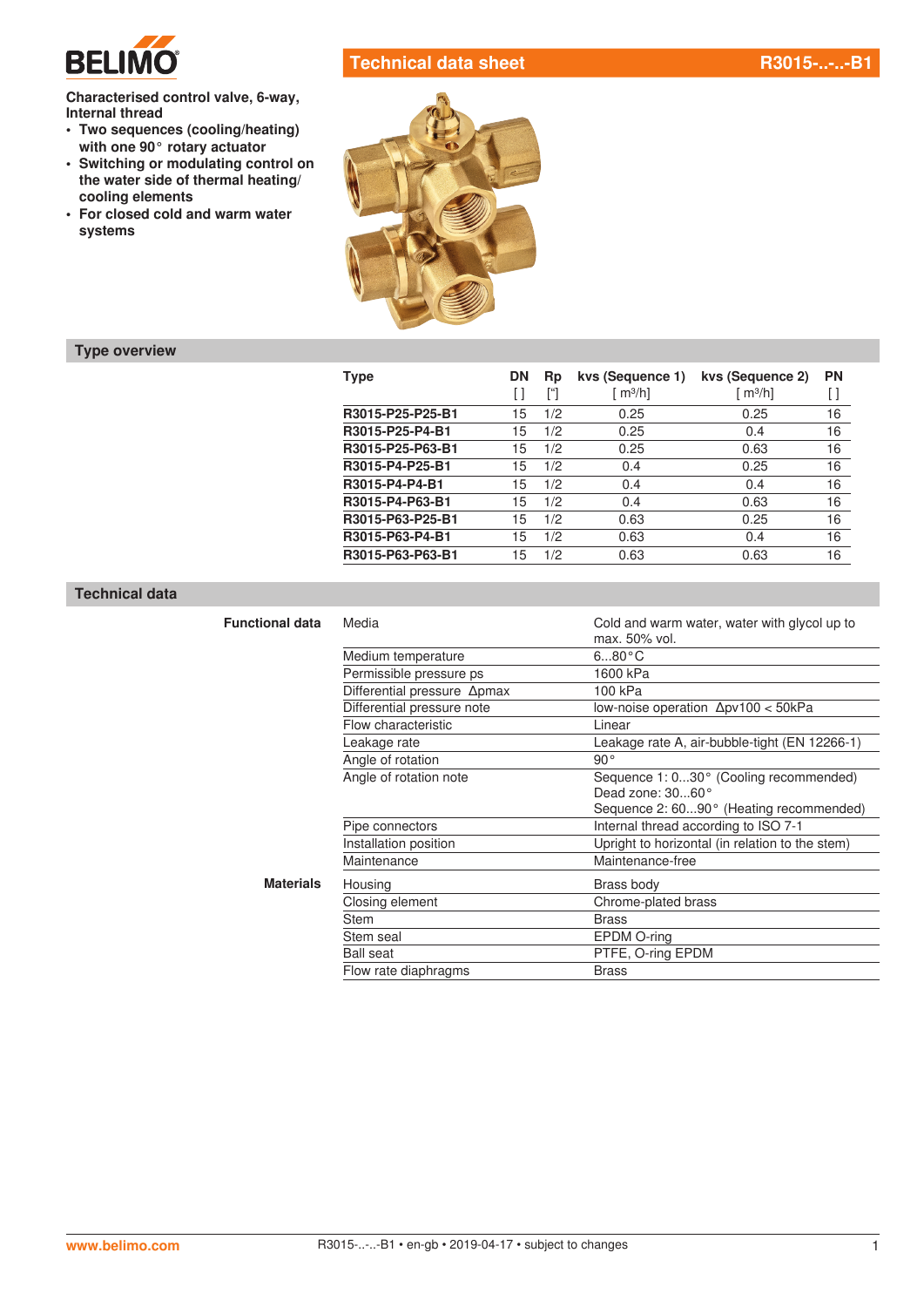

| <b>Safety notes</b>          |                                                                                                                                                                                                                                                                                                                                                                                                                                                                                                                                                                                                                                                                                                                       |  |  |  |  |
|------------------------------|-----------------------------------------------------------------------------------------------------------------------------------------------------------------------------------------------------------------------------------------------------------------------------------------------------------------------------------------------------------------------------------------------------------------------------------------------------------------------------------------------------------------------------------------------------------------------------------------------------------------------------------------------------------------------------------------------------------------------|--|--|--|--|
|                              | • The valve has been designed for use in stationary heating, ventilation and air-<br>conditioning systems and must not be used outside the specified field of application,<br>especially in aircraft or in any other airborne means of transport.                                                                                                                                                                                                                                                                                                                                                                                                                                                                     |  |  |  |  |
|                              | • Only authorised specialists may carry out installation. All applicable legal or<br>institutional installation regulations must be complied during installation.                                                                                                                                                                                                                                                                                                                                                                                                                                                                                                                                                     |  |  |  |  |
|                              | • The valve does not contain any parts that can be replaced or repaired by the user.                                                                                                                                                                                                                                                                                                                                                                                                                                                                                                                                                                                                                                  |  |  |  |  |
|                              | • The valve may not be disposed of as household refuse. All locally valid regulations<br>and requirements must be observed.                                                                                                                                                                                                                                                                                                                                                                                                                                                                                                                                                                                           |  |  |  |  |
|                              | • When determining the flow rate characteristic of controlled devices, the recognised<br>directives must be observed.                                                                                                                                                                                                                                                                                                                                                                                                                                                                                                                                                                                                 |  |  |  |  |
| <b>Product features</b>      |                                                                                                                                                                                                                                                                                                                                                                                                                                                                                                                                                                                                                                                                                                                       |  |  |  |  |
| <b>Mode of operation</b>     | The 6-way characterised control valve is adjusted by a rotary actuator. The actuator<br>is connected by a modulating control system or a bus signal and moves the ball of the<br>ball valve to the position dictated by the positioning signal.<br>If the valve is adjusted in the clockwise direction (till the end stop), e.g. the cooling<br>sequence is completely enabled; if the valve is adjusted in the counter-clockwise<br>direction $(90^{\circ})$ , e.g. the heating sequence is completely enabled.                                                                                                                                                                                                      |  |  |  |  |
| <b>Pressure compensation</b> | In cases of combined heating/cooling control elements, the medium remains in the<br>control element when in the closed position (no heating or cooling). The pressure<br>of the enclosed medium can rise or fall due to changes in medium temperature<br>caused by the ambient temperature. The 6-way characterised control valves have an<br>integrated pressure relief function for the purpose of compensating for such pressure<br>changes.<br>The pressure relief function is active in the closed position $(45^{\circ})$ of the valve; reliable<br>separation of Sequences 1 and 2 continues. For additional information, consult the<br>notes for project planning for the 6-way characterised control valve. |  |  |  |  |

**Accessories**

|                               | <b>Description</b>                                               | Type                |
|-------------------------------|------------------------------------------------------------------|---------------------|
| <b>Mechanical accessories</b> | Fixing bracket for 6-way valve DN 15/20 Multi-pack 20 pcs.       | ZR-004              |
|                               | Pipe connector for ball valve with internal thread DN 15 Rp 1/2" | ZR2315              |
|                               | Insulation shell for valve R3015---B1 DN 15                      | EXT-OC-<br>ZR-C3015 |

### **Installation notes**

**Recommended installation positions** The ball valve can be installed upright to horizontal. The ball valve may not be installed in a hanging position, i.e. with the stem pointing downwards.



**Water quality requirements** The water quality requirements specified in VDI 2035 must be adhered to. Belimo valves are regulating devices. For the valves to function correctly in the long term, they must be kept free from particle debris (e.g. welding beads during installation work). The installation of suitable strainer is recommended.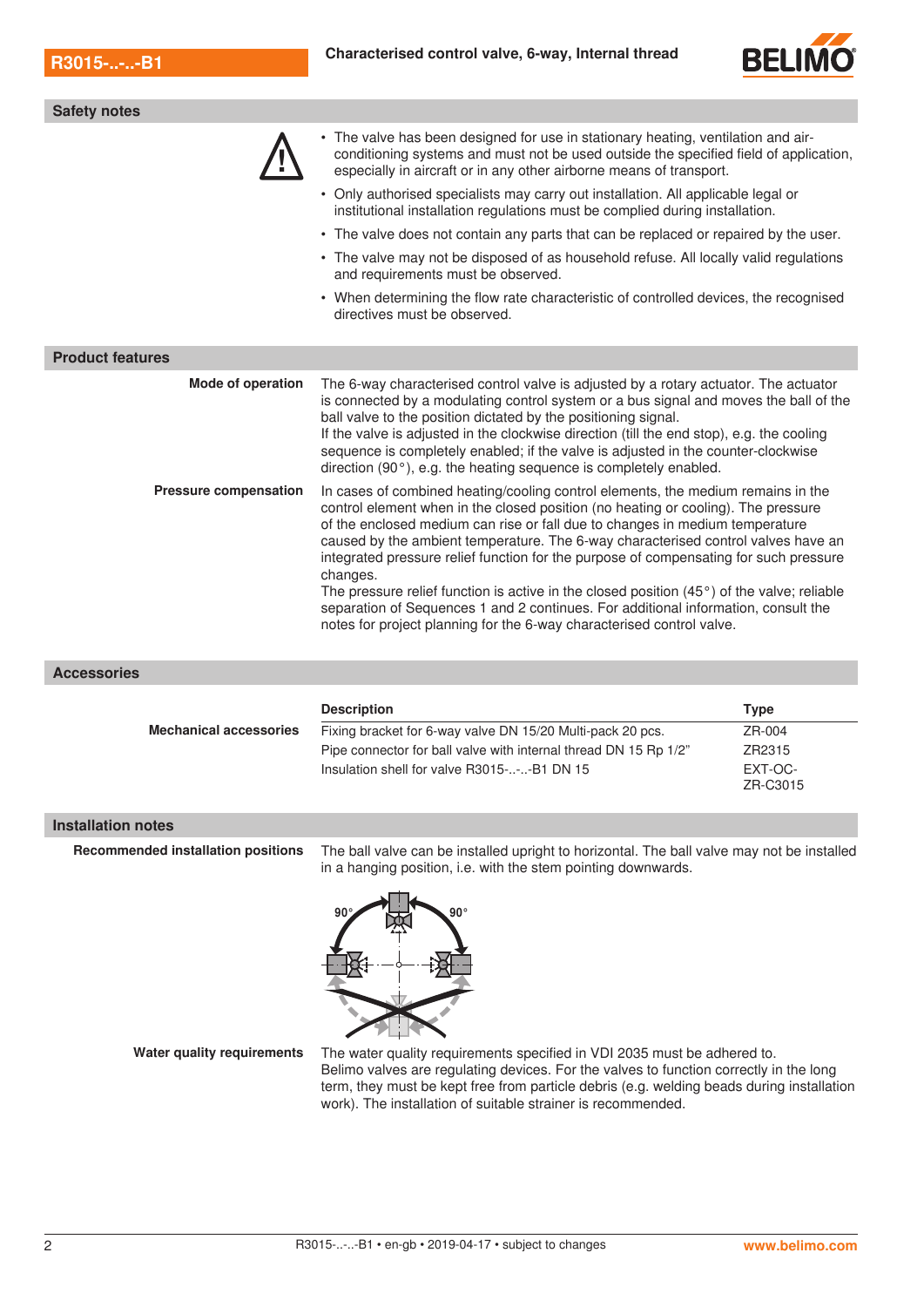

|  |  | Installation notes |
|--|--|--------------------|
|--|--|--------------------|

**Maintenance** Ball valves and rotary actuators are maintenance-free. Before any service work on the final controlling device is carried out, it is essential to isolate the rotary actuator from the power supply (by unplugging the electrical cable if necessary). Any pumps in the part of the piping system concerned must also be switched off and the appropriate slide valves closed (allow all components to cool down first if necessary and allways reduce the system pressure to ambient pressure level). The system must not be returned to service until the ball valve and the rotary actuator have been correctly reassembled in accordance with the instructions and the pipeline has been refilled by professionally trained personnel. **Flow direction** The flow direction must be observed. The position of the ball can be identified from the

L-marking on the stem.



**Valve characteristic curve** The lower diagram shows the valve characteristic curve in relation to the ball position.